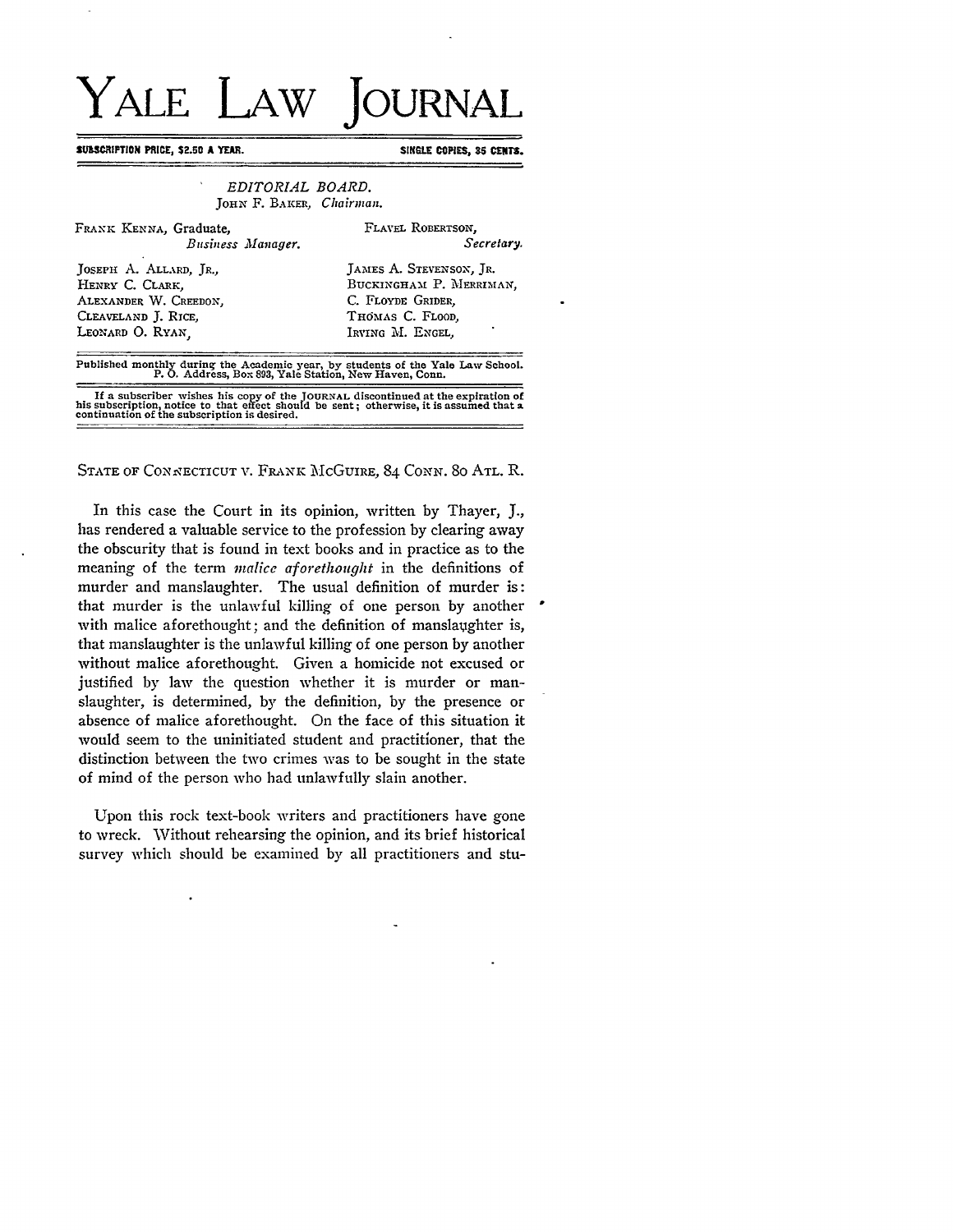dents, the following conclusions are either directly expressed in the opinion or logically deduced from it.

**i.** Malice aforethought in the definition of murder and manslaughter does not relate merely to the state of mind of the person who unlawfully kills another.

2. Malice aforethought relates to the moral aspects of the act causing death, as indicated **by** all the conditions and circumstances attending it, including the state of mind of the assailant.

**3.** The law defines the circumstances under which the killing of one person **by** another is justified or excused.

4. If the killing of one person **by** another is not excused or justified in law, and is therefore unlawful, the law defines the circumstances attending the unlawful act causing death, which will mitigate the act and reduce the crime to manslaughter.

**5.** The determination of what circumstances and conditions attending an act causing the unlawful death of another mitigates the killing and reduces the crime to manslaughter is not a question of fact for the jury, but a question of law for the Court.

**6.** The only question for the jury is as to the existence or non-existence of such facts as the Court informs them would so mitigate an unlawful killing as to reduce the crime to manslaughter.

**7.** Malice aforethought has therefore now become merely a technical term denoting that the circumstances attending an act unlawfully causing the death of another are not such as the law defines as sufficient to extenuate the act and reduce the crime to manslaughter.

**S. A** killing of one person **by** another in the absence of circumstances attending the act causing death sufficient in law to justify or excuse the act, or to mitigate it so far as to reduce the crime to manslaughter, is murder.

9. It is not the duty of the Court to attempt to define the term malice aforethought to the jury.

**IO.** It is practically impossible to so define the term malice aforethought as to bring it within the comprehension of the average juror.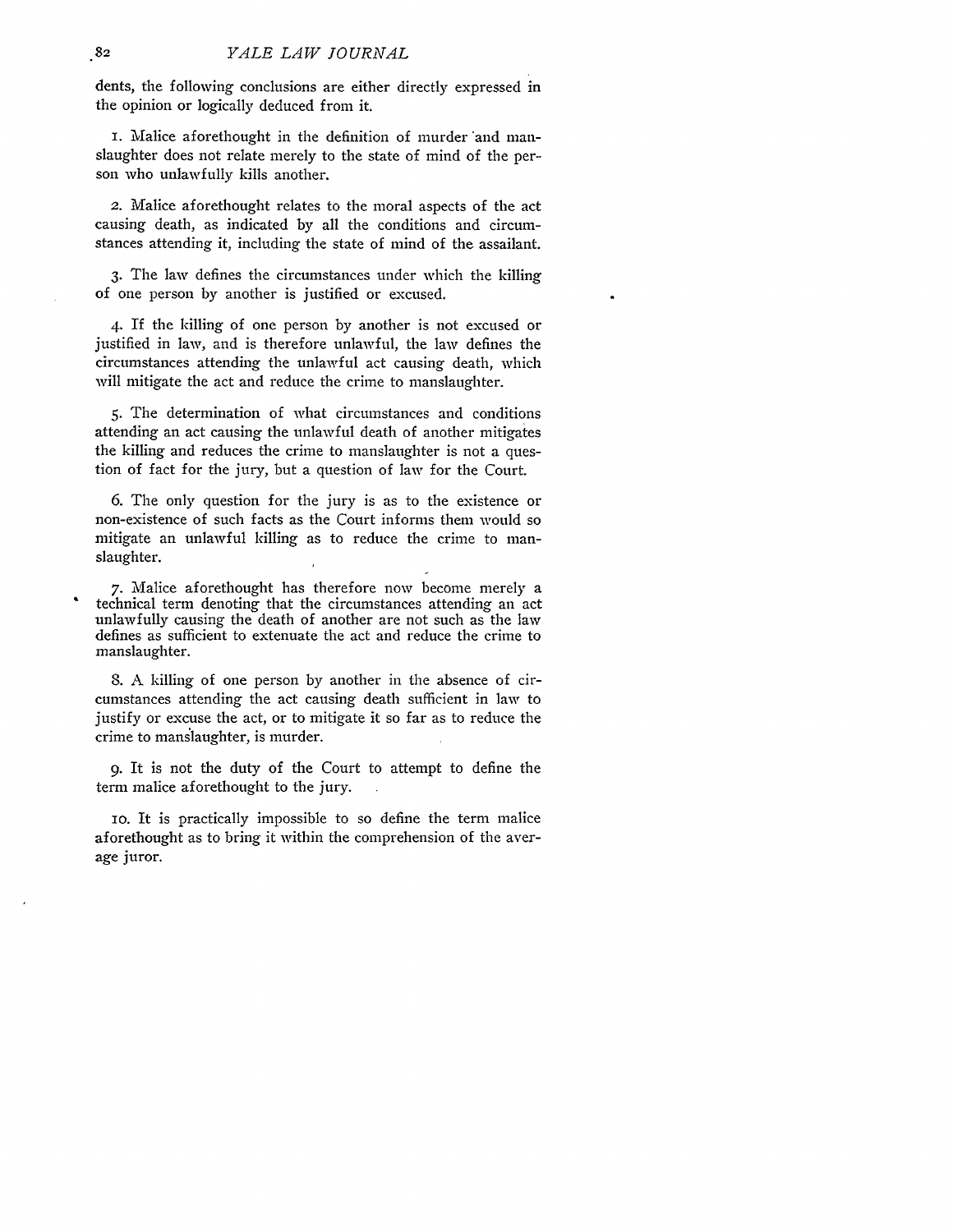Ii. It is entirely impossible to define this term as a state of mind.

**12.** The jury can be instructed that if they find that an unlawful homicide has been committed **by** the accused and that the crime is murder, certain circumstances (defined **by** statute and stated to them) attending the act of killing will make the crime murder in the first degree, and that if such circumstances are not found proven by the requisite evidence the crime is murder in the second degree.

**13.** In a case of homicide, when there are not present within the range of the evidence any circumstances in law justifying, excusing or extenuating the homicide and no claim is made that any such circumstances are present, the trial judge ought to so state'to the jury leaving the issue, if guilt is found, between mirder of the first and second degree.

To any person who has given the subject in question any consideration, the ordinary treatment of malice aforethought express and implied, in homicide cases, has necessarily seemed confusing to the jury, and irrational. This case leads the way to a rational treatment of this subject in homicide cases.

#### ADVISORY OPINIONS

The purpose of the courts of this country is primarily to try cases. Questions which come before them in moot form they refuse to consider at all. Nevertheless in some jurisdictions the courts of last resort are found advising the state legislature as to the constitutionality of certain bills pending before that body. The recent case of *In re House Resolution No.* io, **114** Pac., **293** (Colo.) calls attention to the fact that the exercise of this extrajudicial function is peculiar to but a few states in this country.

Historically the exercise of this extra-judicial function **by** the judges dates back to very early times in English jurisprudence. But even in those early times the judges were rather reluctant in giving their opinion in matters pending before Parliament and they usually did so with the understanding that they could change their minds if a case involving the same point were to come

Ì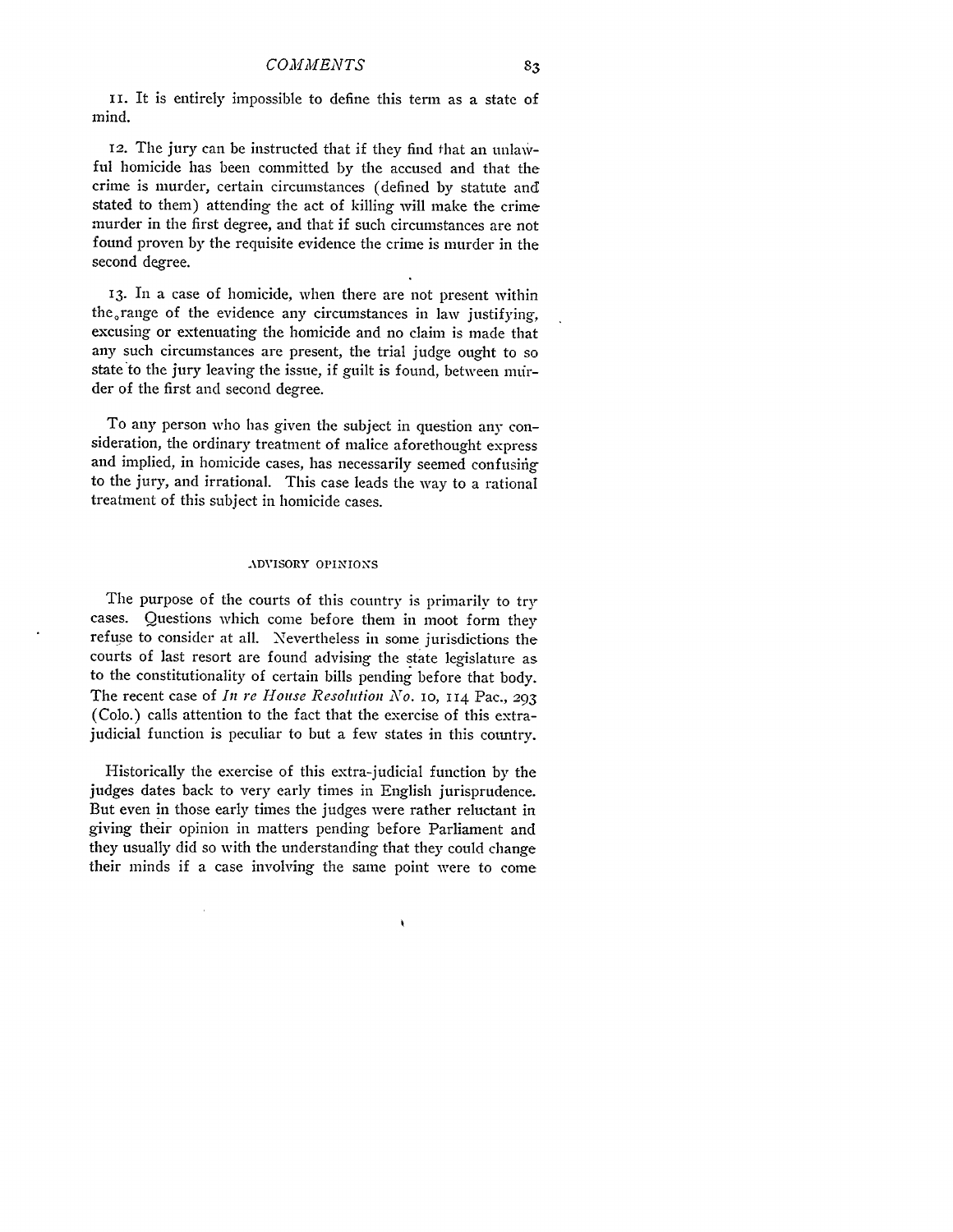before them sitting as a court. It seems that when the advice of the judges was sought by the King himself, they gave it rather from their reverence, respect and subordination to the King than from a sense of duty as judges.

In 146o when the Duke of York placed before Parliament his claim against the title of Henry VI to the Crown, which was delivered to the Chancellor by way of petition to the House of Lords, the Lords sent for the King's judges to have their advice in the matter. They presented the petition and claim to the judges and required them in the King's name to advise them therein and to search and find arguments for the King against this claim. The judges in answer said that they were the King's judges to determine matters that were actually before them in law, between party and party, and that in such matters between party and party they would not be of counsel. Therefore they refused to answer because the matter was between the King and the Duke of York as parties. Also that it had not been the custom to call the King's judges to counsel in such matters, and especially such a matter which was so high in its nature and touched the King's estate, and Royal Crown which is above the common law. *Fortescue's Reports,* 384.

The Lords again sent for the judges to advise them on other questions, and again the judges said that they dare not answer, but the Lords would not allow it and they asked several questions **of** the judges which they answered. In *George Sackville's Case,* <sup>2</sup>Eden, **372,** decided in 176o, the King referred this question to the judges: "Whether an officer of the army, having been dismissed from His Majesty's service, and having no military employment, is triable by a court martial for a military offence lately committed by him while in actual service and pay as an officer?" They answered the question in the affirmative, but they expressly said that they should be ready to change their opinion, if they should see cause, upon objections that might be laid before them. According to *Opinion of Justices*, 126 Mass., 562, this is the last case in which the judges were called on to give an opinion by the Crown. However, Parliment continues even to this day to ask such advisory opinions of the judges and they are given.

Some years previous to this the judges were called into consultation to aid in settling the question as to whether the soy-

 $\overline{84}$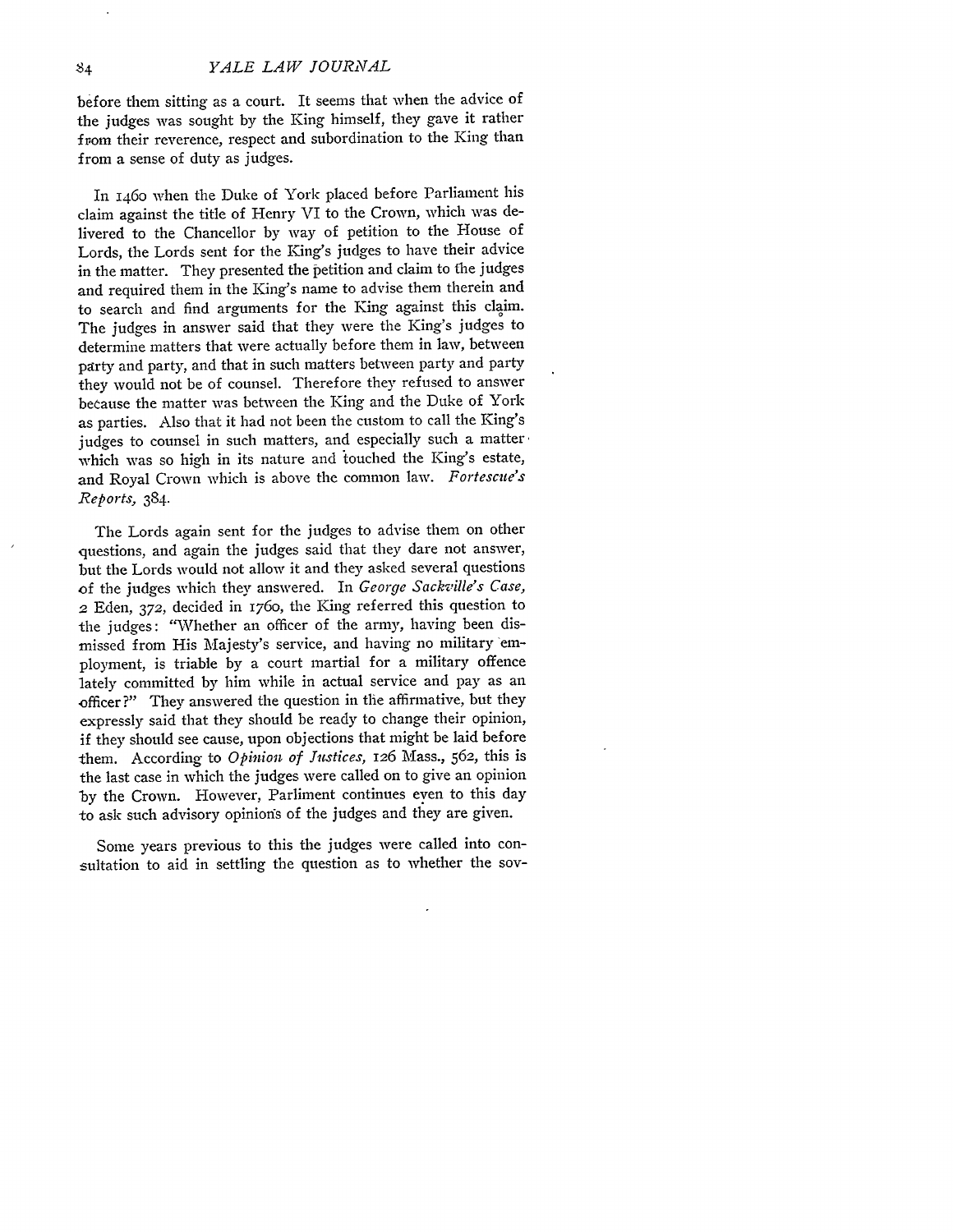*COMMENTS*

ereign had the right to dictate in regard to the education and marriage of the Prince of Wales. **15** Howells State Tr., **1195.** *In Peachman's Case,* Vol. 4 of Bacon's Works, p. 595, a minister was indicted for certain treasonable passages published in a sermon. When Lord Coke was called upon to give an advisory opinion he was most reluctant to do so. A similar degree of caution was exhibited in a great case which occurred in the reign of Queen Anne, in the year of 1711. Of the twelve judges sitting, four thought it proper for the court to give an advisory opinion, but the remaining eight thought that, though they would answer the questions asked, they had the right to reserve the power to  $\cdot$ change their opinion if due cause were shown. *Barnett's Own times,* Vol. III, p. **325.** The same caution was shown in *Mac-Naghten's Case, lO* **Cl.** & F., **200,** and also in *Queen Caroline's Case,* 2 Br. & Bing., 284. In these cases it is stated that the opinion of the judges as rendered in cases of this nature is of no binding effect. It has no judicial significance, except in so far as it is their own private opinion.

The origin of this extra-judicial function in this country is to be found in the oldest constitution now extant, that of Massachusetts, a document that was adopted as early as 178o. Chapter III, Article 2, reads as follows: "Each branch of the legislature, as well as the governor and council, shall have authority to require the opinions of the supreme judicial court, upon important questions of law, and upon solemn occasions."

An attempt was made in the convention which framed the Federal Constitution to incorporate into it a provision which was a verbatim copy of that of the Massachusetts Constitution, but it was unsuccessful. *Madison's Journal of the Federal Convention (Scott's Edition,* 1894), 558, 559. During Washington's term as President he once asked the United States Supreme Court to give construction to the treaty with France. They refused absolutely. There has never been an instance since that time in which that court has been called upon for an opinion of this nature.

There are seven states in the Union at present with the con-stitutional provisions requiring their courts to give advisoryopinions: Colorado, Florida, Maine, Massachusetts, New ITamp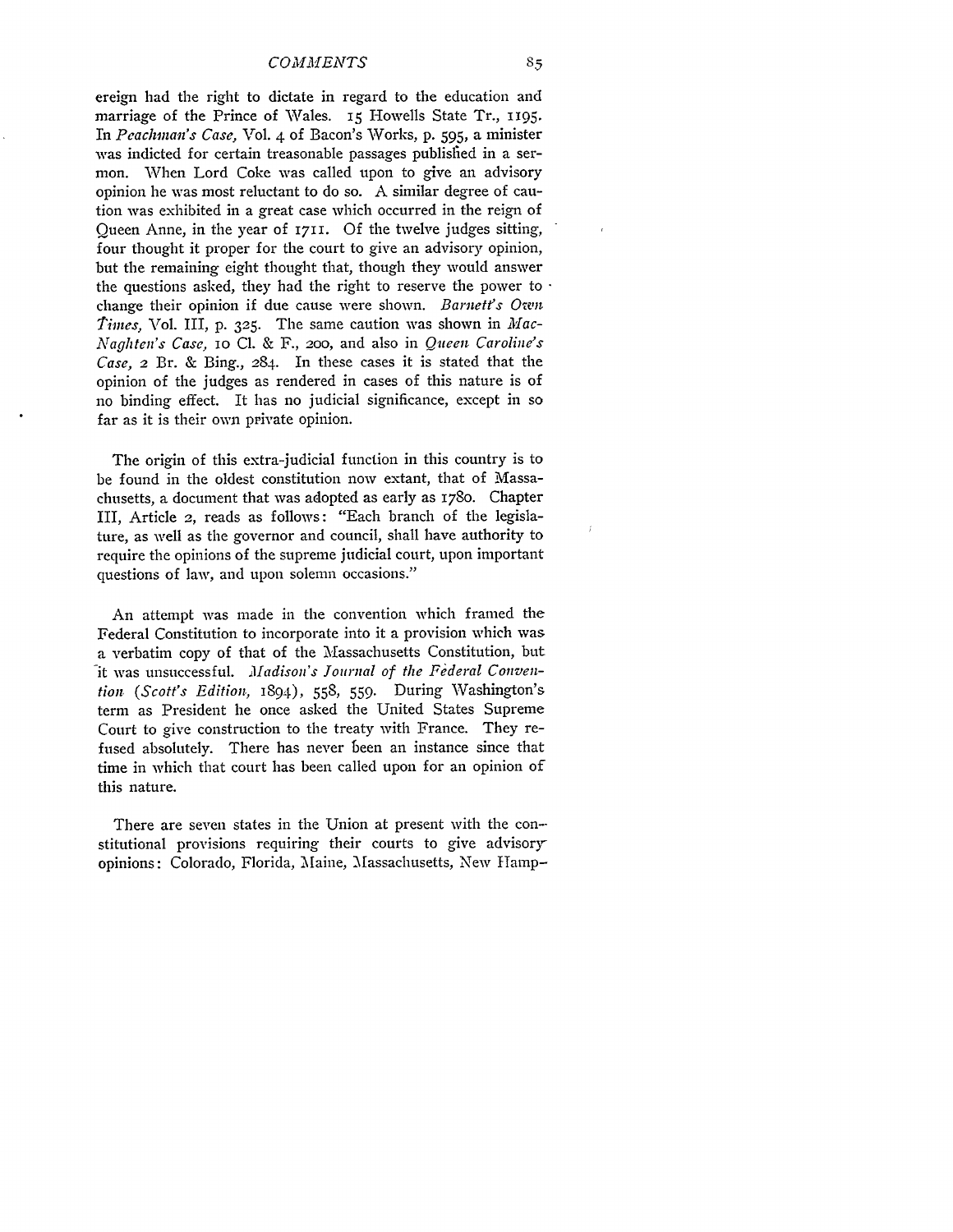shire, Rhode Island, and South Dakota. It is needless to say that the provisions of the Maine and New Hampshire constitutions are 'identical with that of Massachusetts in requiring the courts to :give opinions "upon important questions of law and upon solemn ,occasions." There was virtue in every law enacted by the Mother Colony.

The constitution of Colorado, which governs the principal case, has an amendment similar to the provision of the Massachusetts constitution. Article V, Section **13,** of the constitution of South Dakota reads as follows: "The governor shall have authority to require the opinions of the judges of the supreme court upon important questions of law involved in the exercise of his executive powers and upon solemn occasions." This, of course, differs from the others in that only the governor may ask for the opinion, and then only upon questions which relate to the conduct of his office or upon solemn occasions. Florida's constitution of 1887 follows this idea and limits the right to an opinion to the governor. The "Upon solemn occasions" phrase is also omitted and the governor must confine his questions to those dealing with "the interpretation of this constitution upon any question affecting his executive powers and duties." The Rhode Island constitution seems to give the broadest scope of any of the constitutions. It reads as follows: "The judges of the Supreme Court shall give their written opinion upon any question of law whenever requested by either branch of the legislature or by the governor."

In Vermont the matter is controlled by statute, and acting under this statute the supreme court of that State has answered a question placed before it. *Opinion of Judges, 37* Vt., 665. But not so in Minnesota where a similar statute existed at one time. fIn the case of *Matter of Application of Senate,* IO Minn., 78, the statute was declared unconstitutional, because, said the court, it is the duty of each department of government to abstain from and oppose encroachments on either of the others, and, furthermore, the duty sought to be imposed is neither a judicial act, nor is it sought to be performed in a judicial manner. An unauthorized expression of opinion by a judge or court, especially one of last resort, upon a matter which may subsequently come before the court for adjudication, is improper.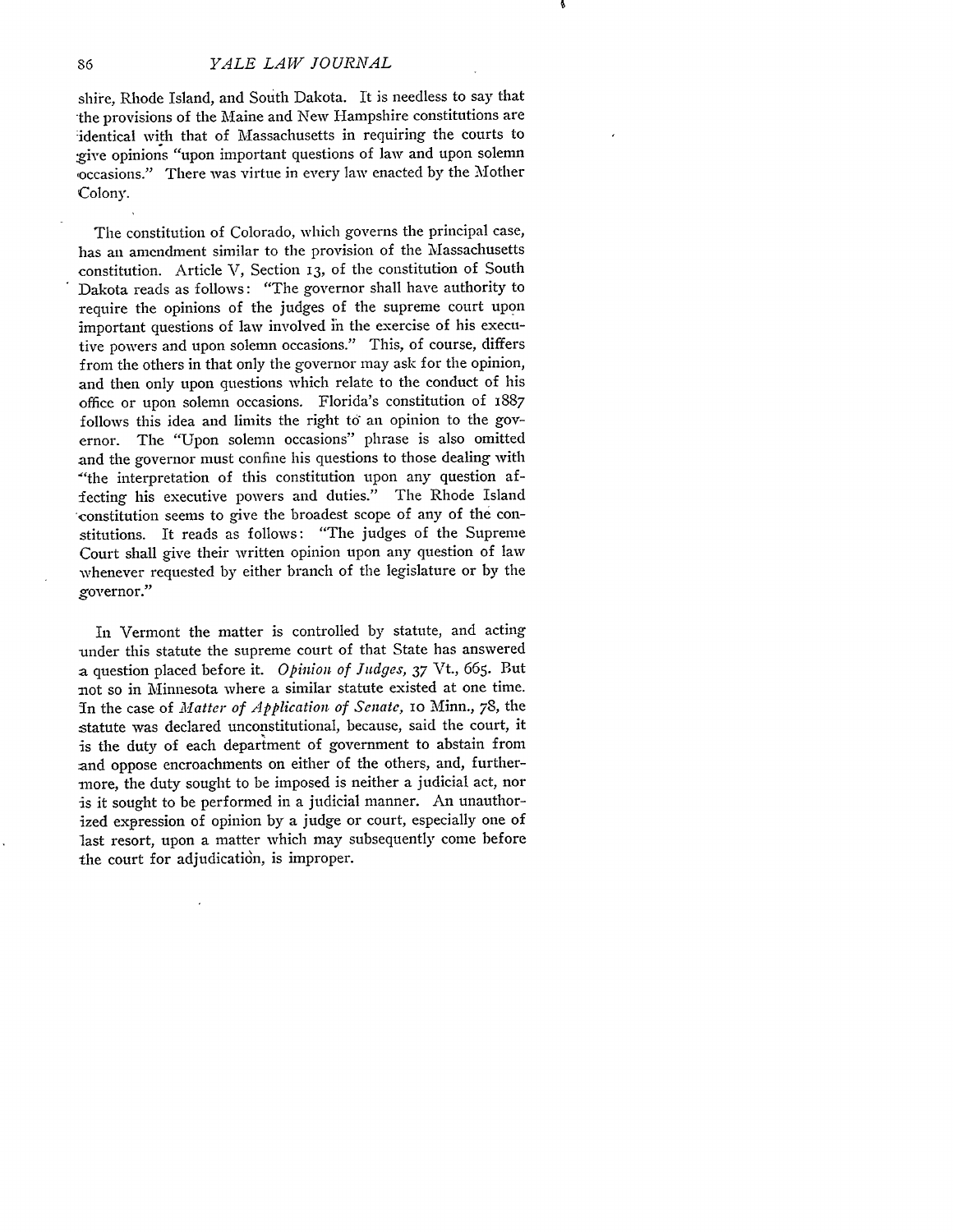The supreme court of Nebraska has answered questions without the authority of a constitutional provision or even of a statute. The auditor of public accounts asked for an opinion in regard to the conduct of his office and got it. *In re Babcock,* **21** Neb., **500.** In the case of *In re School Fund,* **15** Neb., 684, the court advised the school board as to an investment of funds. *In re G. A. Brown, Reporter,* **15** Neb., 688, is a case in which the reporter of the decisions of the Supreme Court sought information of the court as to the price he should pay for the binding of the decisions in volumes. The desired information was given.

It is evident that this extra-judicial function is very limited in its use both in this country and in England. There the King no longer seeks advisory opinions of the courts and when it is considered that the court of last resort of that country is composed of members of the House of Lords it is not strange that that body should seek the opinions of the court. But even under these conditions opinions are not asked very often. In this country the courts give the opinions of this nature in but nine of the states and seven of these are controlled by constitutional provision. It is a duty that is ordinarily placed upon the attorney general's office. Even in the states where this function is exercised the courts are most reluctant to give an opinion and avoid doing so as often as possible. One of the greatest objections to placing this duty upon the courts is that expressed by the Minnesota court when it said that the theory of the independence of the three departments of government was destroyed when this extra burden was placed upon the courts.

#### **STATES-ACTION** *BY* TAXPAYER-INJUNCTION-AUTHORITY.

In the absence of a statute, a taxpayer, according to *Long v. Johnson, 127* N. Y. Sup., 756, having no rights aside from those possessed by taxpayers as a whole, may not sue to restrain a State commission appointed by the governor to construct a prison plant, though the commission has not been economical, has shown favoritism, and also has made errors in judgment in adopting plans and advertising for bids.

Courts of equity cannot by injunction control the exercise of political, judicial or legislative functions by public officers, al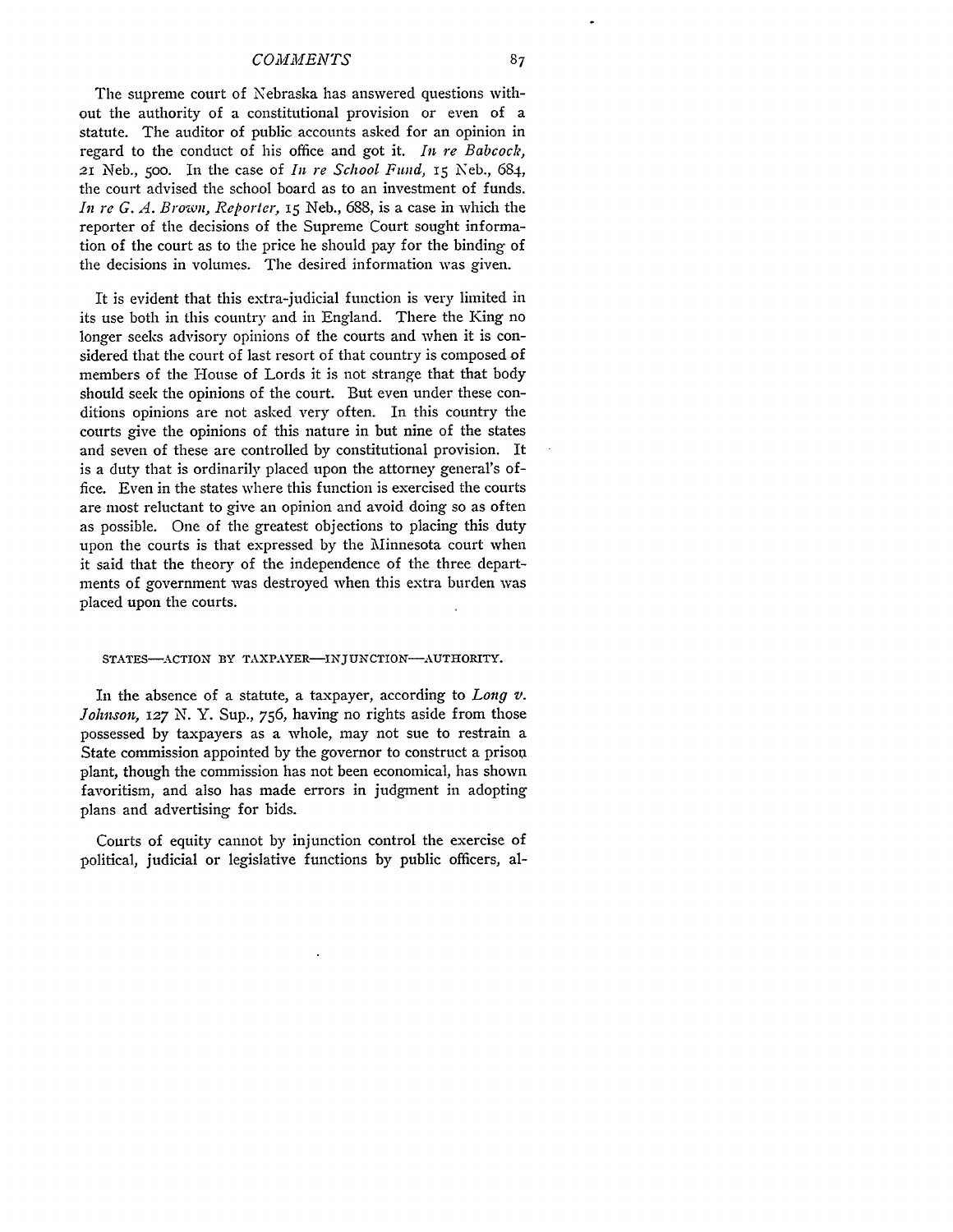though the passage of a void ordinance may sometimes be enjoined, nor will they thus control the exercise of discretion by public officers and authorities, *Jones v. No. Wilkesboro, 15o* N. C., 646, except to prevent a manifest abuse of discretion and to, require that such discretion be exercised according to law. *Cooke v. Iverson,* ioS linn., 388. But equity will not restrain acts of authorized officers for mere irregularities or for mere mistakes in judgment. *Long v. Shepherd*,  $\dots$  Ala.,  $\dots$  Nor can it be invoked to declare in advance that proposed or threatened acts will, if performed, be illegal and void. *Thilcer v. O'Dell,* 134 App. Div., **272.** "The true test in all such cases is as to the nature of the specific act in question, rather than as to the general functions and duties of the officer. If the act which it is sought to enjoin is executive instead of ministerial in its character, or if it in'volves the exercise of judgment and discretion upon the part of the officer, as distinguished from a merely ministerial duty, its performance will not be prevented by injunction." *2 High or Injunctions,* Sec. 1326.

One of the most frequent occasions for the intervention of equity is to protect taxpayers from an unreasonable increase of their burdens **by** the waste or illegal disposition of public funds. *Flhedcer v. Union Point,* **132** Ga., 568. And generally official acts will not be enjoined until some injury to the complainant is at least threatened and a taxpayer seeking the injunction must show a personal interest which will be affected **by** the threatened act. *Lagoo v. Hill,* 143 **Ili.** App., **523.**

Where a state board, of which the governor was a member, was acting under the authority of an unconstitutional law, any person who sustained injury thereby and whose remedy at law was incomplete or inadequate, could enjoin the board from such action. *Board of Liquidation v. McComb,* 92 **U.** S., 531. But the court will not interfere by injunction to arrest the action of public officers in the performance of a public duty unless it clearly appears that it is in violation of the constitution or without legal warrant. The business affairs of a municipality are committed to the corporate authorities and the courts will not interfere at the suit of taxpayers, except in a clear case of mismanagement or fraud, by restraining such public officers by injunction from making contracts. *McMaster v. Mayor, etc., of Waynesboro, i2* Ga., 231.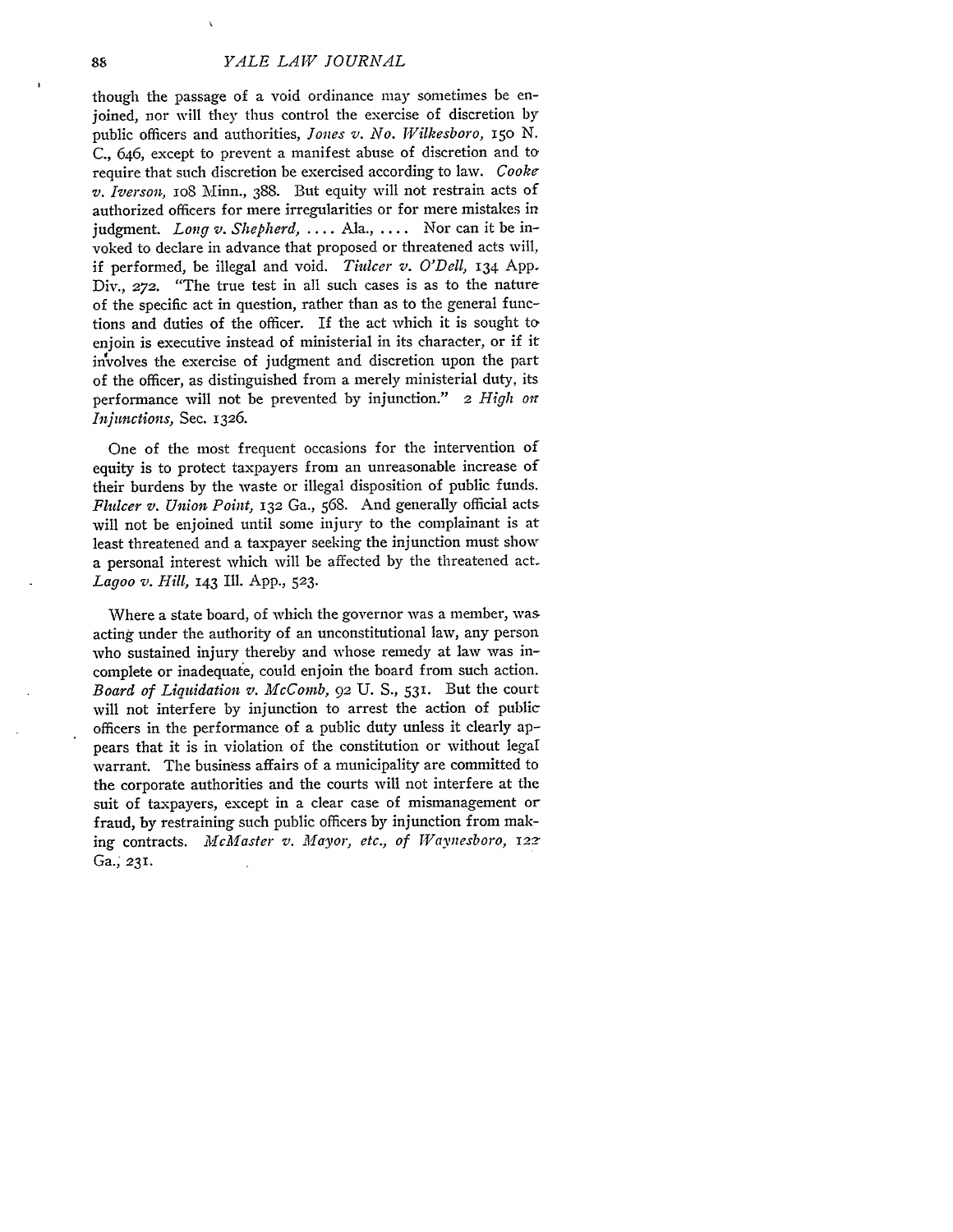Unless it is clearly shown that a state board of education has transcended its powers in providing for a central depository for text books, it will not be restrained at the suit of an injured individual taxpayer, where his interest is small and the plans of the board have been carried almost to completion. *Duncan v. Hayward,* 74 So. Car., 56o. Taxpayers of a municipal corporation are proper parties to invoke the preventive aid of equity in restraint of illegal action on the part of the municipality or its officers and it is held that a citizen and taxpayer has such an interest in the subject matter as to entitle him to an injunction to prevent the authorities of a municipal corporation from incurring indebtedness in excess of the maximum fixed by the constitution of the State as the limit beyond which municipal corporations' indebtedness shall not be incurred. *City of Springfield v. Edwards,* 84 Ill., 626.

An individual taxpayer cannot enjoin a state prison superintendent from supplying his family out of state funds for prison purposes, where the secretary of state receives the accounts of all prison expenditures and audits them, and no money is expended except on warrants issued by him. And even if a superintendeqt of the penitentiary may be receiving the labor of prisoners for his own profit and is liable for malfeasance in office, yet this is no ground for equitable interference at the suit of a taxpayer. *Sears v. James,* 47 Oreg., **5o.** But where the fund has already been wasted or paid out, the action to recover it back must be brought by the state or municipality to which it belonged. *Brownfield v. Ha user,* **30** Oregon, 534.

Actual and material injury, not fanciful or theoretical or merely possible, must be shown as the necessary or probable result of the action sought to be restrained. "The complainant who seeks an injunction must be able to specify some particular act, the performance of which will damnify him, and it is such an act alone that he can restrain. This court has no power to examine an act of the legislature generally and declare it unconstitutional. **<sup>A</sup>** suitor who calls upon a court of chancery to arrest the performance of a duty imposed by the legislature upon a public officer, must show conclusively not only that the act about to be performed is unconstitutional, but also that it will inflict a direct injury upon him." *Gibbs v. Green,* 54 Miss., **592.**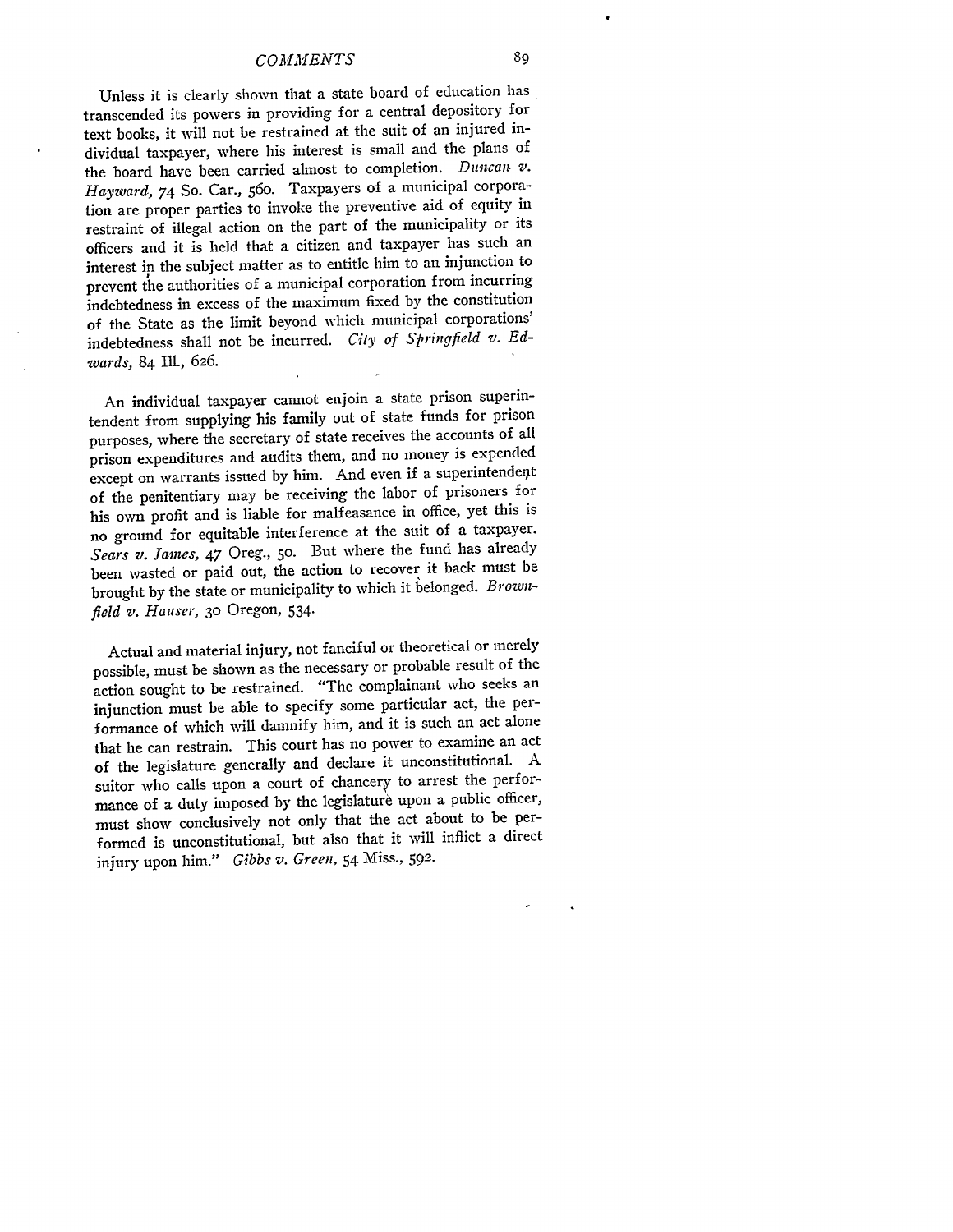Equity will not entertain a suit for injunction where there is a full and complete remedy at law. Where a remedy for any partic-<br>ular wrong or injury has been provided by statute, the general rule is that no relief in equity can be afforded in such a case by injunction. *Weber v. Timlin, 37* Minn., *274.* It seems that this general doctrine is applicable, although the provisions of the statute may conflict with the notions of natural justice entertained by a court of equity. *Glenn v. Fowler,* 8 Gill. & J., 340. The rule is subject to a few exceptions. It has been held that the fact that a statutory method of procedure exists does not take away the right of a court of equity to interfere by injunction for the prevention of a multiplicity of suits where the circumstances render such interposition proper. *Bishop v. Rosenbaum, <sup>58</sup>* Miss., 84. Under the *English Judicature Act* of 1873, Sec. **25,** Subsection 8, which enables the court to grant an injunction in all cases in which it appears just and convenient to the court, it would seem that the existence of a statutory remedy would be no obstacle in the way of granting an injunction. *Cooper v. Whittihgham,* 15 Chan. Div., **501.**

The adequacy or inadequacy of a remedy at law for the protection of the rights of one entitled upon any ground to invoke the powers of a Federal Court, is not to be conclusively determined by the statutes of the particular state in which suit may be brought. One who is entitled to sue in the Federal Circuit Court may invoke its jurisdiction in equity whenever the established principles and rules of equity permit such a suit in that court; and he cannot be deprived of that right by reason of his being allowed to sue at law in a state court on the same cause of action. *Smyth v. Ames,* 169 U. **S.,** 466.

In the case at hand, since the taxpayer had no special grievance arising from the acts of the state commission, beyond what all other taxpayers had, and since he sustained no actual injury, he cannot proceed in equity to restrain the actions of the commission, and for a public wrong redress must be sought only through the state or its officcers and not by an individual.

## **TIlE** RULE THAT **CROSS** BILLS **AND ORIGINAL** BILLS **MUST** BE **GERMANE AS** APPLIED TO **INJUNCTIONS.**

Equity is never content to do justice in halves, but rather seeks to right the wrongs of all parties whenever those wrongs relate to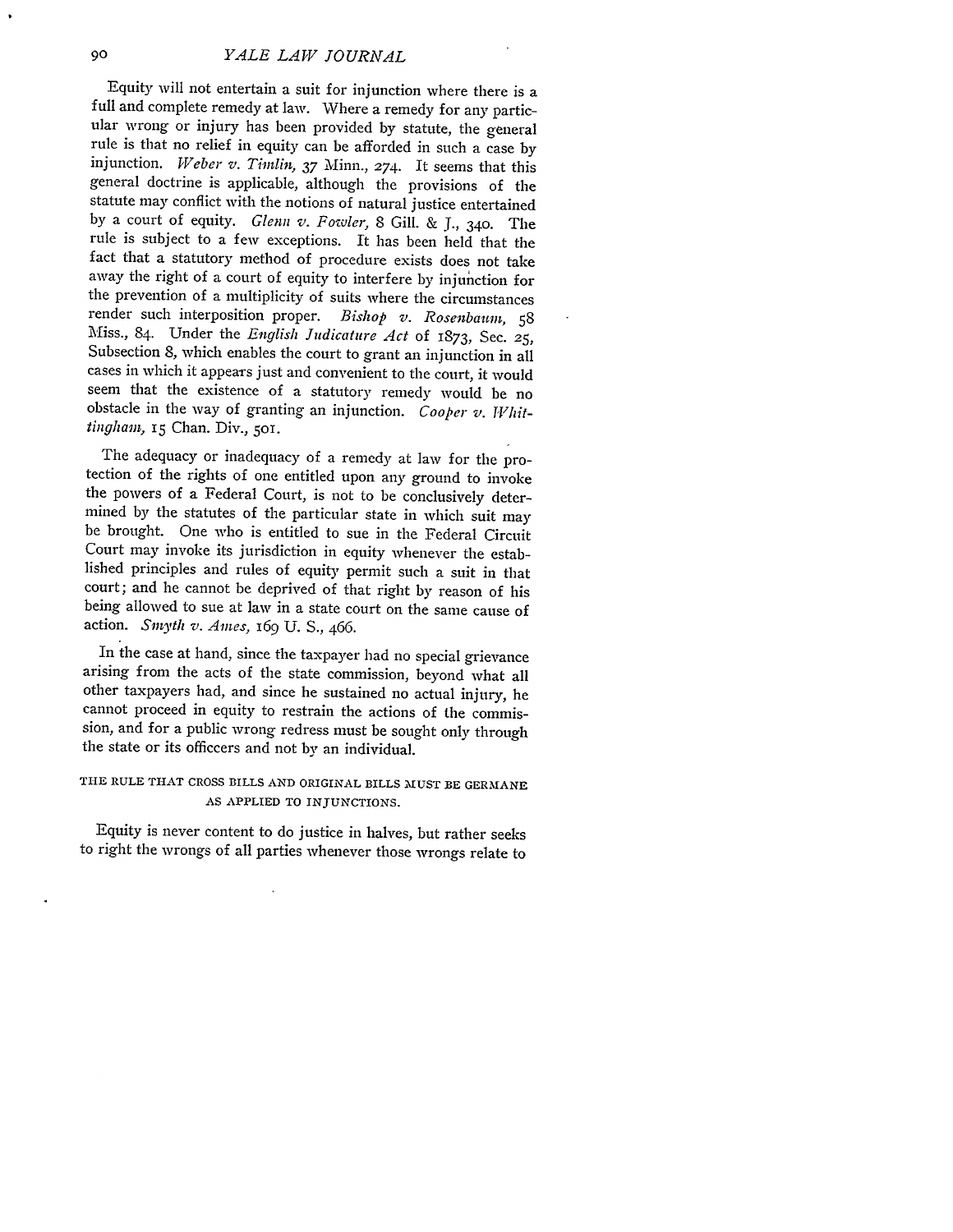the subject matter of a bill filed in its courts. It is as solicitous for a defendant as for a complainant. It is but natural that a complainant urge the redress of his own wrongs and be unmindful of the sufferings of the defendant. Circumstances are often such that he may consistently do this even with due regard for the maxim: He who seeks equity must do equity. A practical method by which one who has been made a defendant in a suit in equity, may obtain affirmative relief is that of filing a cross bill. A cross bill must seek discovery or relief, and is not to be used as a means of producing defensive matter which would be equally available by way of answer to the original bill. Its subject matter must be germane to the original bill, that is, it must confine itself to the same matter as the original bill, and it cannot introduce a new controversy not embraced in the original bill. Such bills are introduced in injunction proceedings as well as in other suits in equity, as is evident from an examination of the recent case of *Root v. Root, 130* N. **AV., 194** (Mich.).

The parties to this cause were husband and wife. They were engaged in the business of selling musical instruments. A dispute as to the management of the business caused the wife to leave her husband, and start a business similar in character in the same city. Thereupon the husband filed a bill in which he averred his ability and willingness to support his wife, and prayed that she be enjoined from continuing against his will to prosecute the competitive business established by her. Along with her answer the defendant filed a cross bill in which shd charged the complainant with extreme cruelty and prayed for a divorce. The question then arose, was such a cross bill germane to the original bill? In what manner did the prayer for divorce relate to a bill seeking to enjoin a wife from engaging in a business similar to that conducted by her husband? The trial court regarded the cross bill as proper, dismissed the original bill, and granted the divorce. On appeal the Supreme Court sustained the lower court as far as the propriety of the cross bill was concerned. To reach the conclusion that the cross bill was proper it was necessary to show that the subject matter of the cross bill was germane to that of the original bill. The court reasoned that the relation of husband and wife was the real basis of the husband's right to enjoin the wife from engaging in the same business. Therefore a divorce was the means of destroying that relation, and once that relation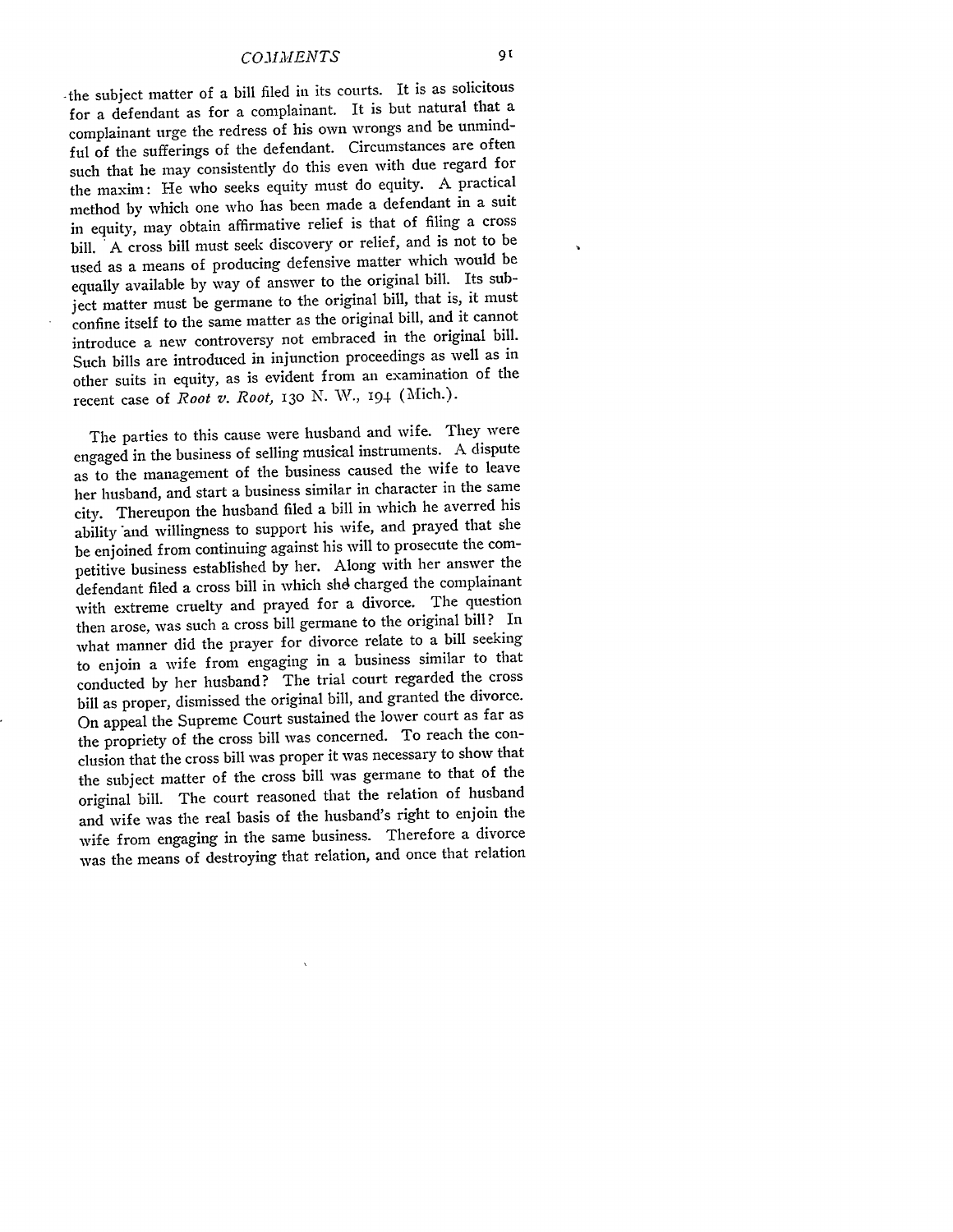was severed the husband's right to an injunction was lost. However, the purpose of the cross bill failed, inasmuch as the higher court set aside the decree granting the divorce, on the ground that the cruelty averred was'not sufficiently proved. The injunction sought by the husband was granted. One dissenting member of the court declared that the cross bill should never have been considered in such a proceeding, but he, of course, concurred in the result.

In *Mathiason v. St. Louis,* 156 Mo., 196, the complainant sought **by** injunction to restrain the defendant from interfering with a drain pipe which the complainant had constructed, and Which led from his fertilizer factory under a public highway to a private sewer. The defendant filed a cross bill in which it sought to have the factory declared a public nuisance. The court held that such a bill was not germiane to the original bill, the subject matter of which was the drain pipe leading from the factory. Another case concerning a drain was that of *Wetmore v. Fiske*. **<sup>15</sup>**R. **1.,** 354, where the court held that, in an action brought to restrain the defendant from stopping the flow of water in a drain, the defendant might properly set up **by** way of cross bill, that the complainant was wrongfully disposing of the sewage through the drain and pray that he might be restrained from so doing, as the cross bill pertained only to the subject matter of the original bill, namely, the use of the drain.

Where there are two mills situated on the banks of the same stream, one below the odther, and the owner of the upper mill brought suit to restrain the owner of the lower mill from so increasing the height of his dam that the water would flow back in the mill race of the upper mill and injure the machinery there, it was held that the defendant might file a cross bill in which he alleged that he had been injured because the complainant had diverted waters of the stream, to the use of which the defendant was entitled, because such a bill related to the rights of the respective parties in the use of the stream which furnished the power for each privilege, which was the subject matter of the original bill. This ruling is to be found in the case of *Atlanta Mills v. Mason,* **12o** Mass., **244.** But a somewhat similar situation existed in *Brownlee v. Warmack,* **90** Ga., 775. The complainant had secured **by** deed the right to obtain water to operate his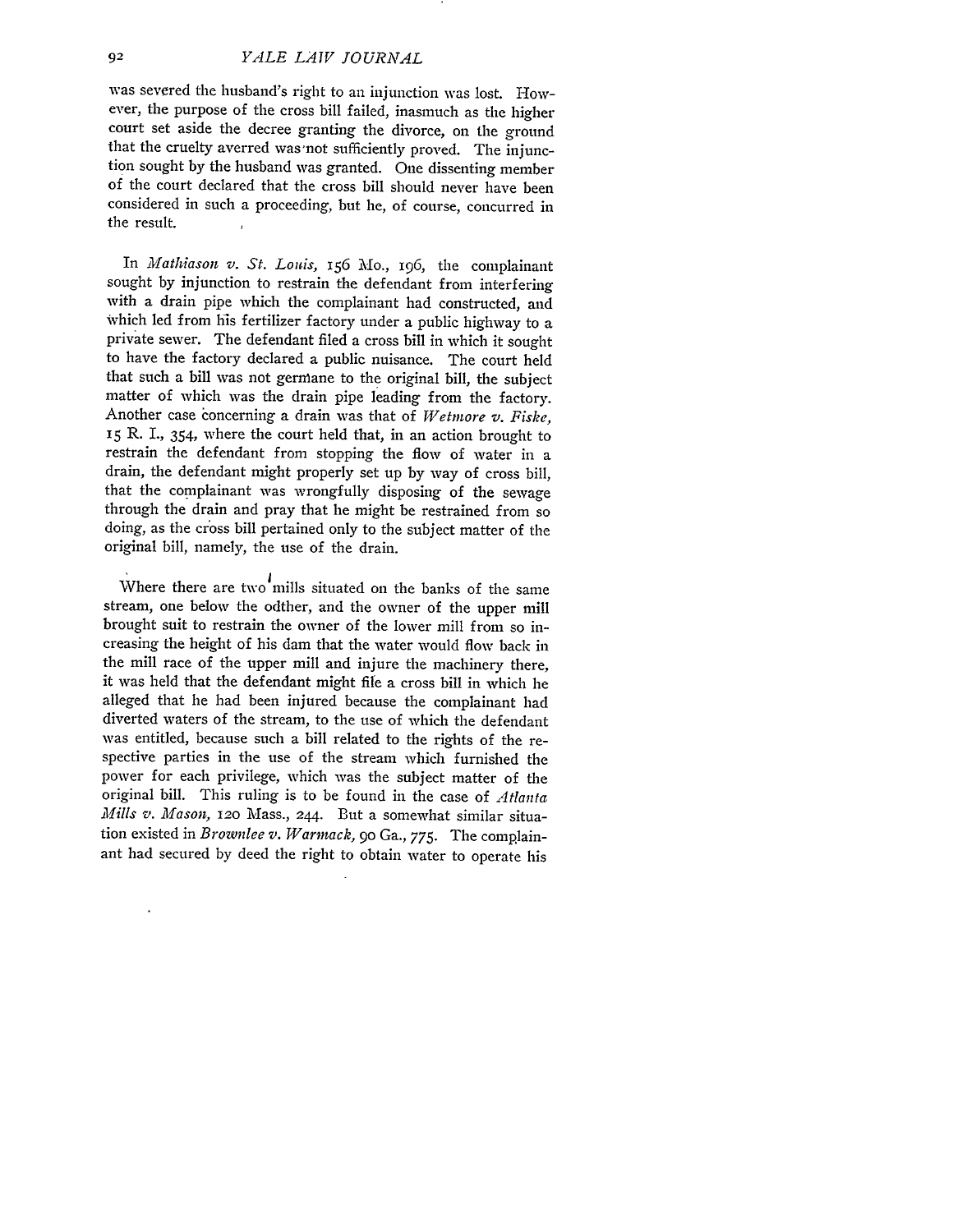mill from a spring which was situated on the land of the defendant. The latter threatened to dig ditches about the spring and thus cut off the water supply to the defendant. The mill owner filed a bill asking that the defendant be restrained from the performance of his threat. With the answer came a cross bill asking for a decree awarding the defendant damages for an injury suffered by him because of the tortious act of the complainant in failing to repair his mill race, and allowing breaches in the banks thereof, whereby water escaped unto the defendant's land. The matter complained of in the cross bill was a tort, and the court held that it was not germane to any mater in the original petition.

One Doremus, in *Doremus v. Pattersonl. 70* N. J. Eq., 296, instituted proceedings to restrain the city of Patterson from polluting a certain river which flowed past his property. The city introduced a cross bill, admitting the nuisance complained of, but averred that a certain water company had diverted, unlawfully, for the use of another city, certain water which would have flowed past the defendant city and helped to dilute the water. This cross bill was held to be improper, since it was not germane, for, said the court, it tended to involve the complainant in a new controversy, that is, whether the water company had the right to divert the water.

According to *Stansel v. Hahn,* **50** South., 696, where a trustee of an estate sued to enjoin the sale of a beneficiary's interest in a trust, the sale being under execution, a cross bill which alleged that the income due the beneficiary from the estate was sufficient to support him and pay all his bills was not germane to the original petition. In *Peters v. Case*, 57 S. E., 733, state Peters owned a tract of land, between which and the public highway was another traft owned by Case, who also owned land on the other side of Peters' property. A private road ran through Case's land on the farther side of Peters' tract, through that belonging to Peters, then through Case's second portion of land, and thus unto the main highway. Peters had some time before erected a building on that part of the private road which ran through his property. Case retaliated by erecting a structure on the section of road running through his land to the public highway. It was this act of Case's which Peters sought to enjoin by an injunction. Case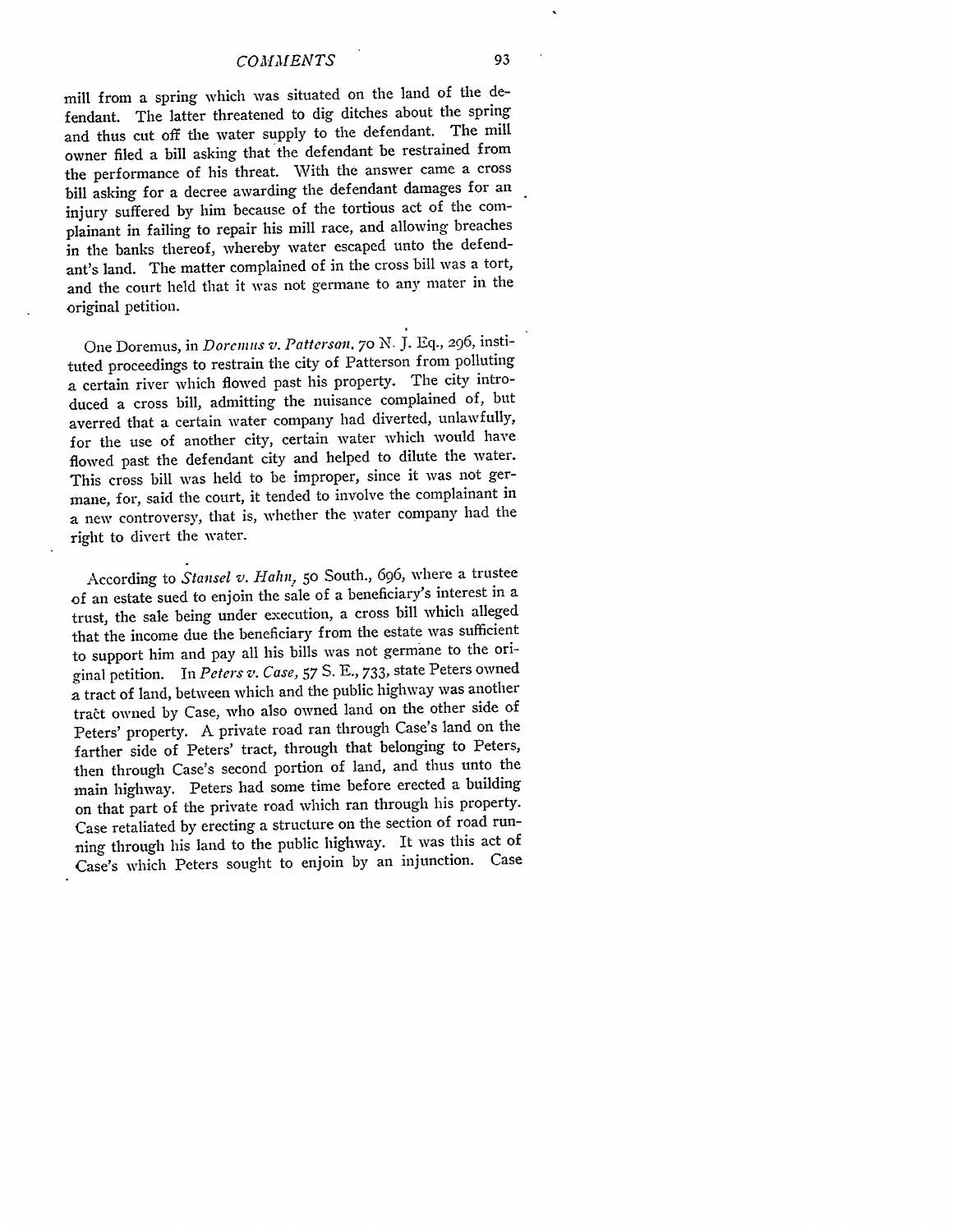then filed a cross bill complaining of Peters' action in erecting a building on the roadway also. To support his cross bill Case relied on the maxims: He who comes into equity must do so with clean hands, and, He who seeks equity must do equity. Thowever, the court refused to regard the cross bill as germane to the original bill, nor would it apply the maxims because the defendant sought the application for an alleged wrong, which was wholly foreign to the particular wrong complained of in the petition.

From these analogous cases it would appear that the judgment rendered in the principal case was really an extension of the rule. The reasoning is nice, in the true sense of that word, but it bears the scars of a struggle on the part of the court to make the two bills germane. As the rule is generally understood, it is the subject matter of the two bills that must be germane. The cross bill concerned itself with the cruelty of the husband. The original bill with the competitive business of the wife. It is difficult to conceive how the one is akin to the other. The affirmative relief asked for by the wife was freedom from the husband's cruelty, and a divorce was the means of accomplishing this. True, the court has argued that if the divorce were granted, then the husband's right to the injunction would fail, and it is this connection that satifies the demand for the relevancy of the two bills. Is this not an extension of the rule? The connection as viewed by the court operates to deny the relief sought by the complainant, and by this indirection to relieve the defendant. In *Mathiason v*. *St. Louis,* cited above, the court, reasoning in the same manner, might have declared the factory a nuisance and the use of the drain would have necessarily been discontinued. Therefore, by the extension of the rule as laid down **by** the Michigan court, an original bill and a cross bill will be considered germane whenever the means of relief asked for in the cross bill is destructive of the right to seek the relief asked for in the original petition.

# COMMERCE-INTERSTATE COMMERCE-REGULATION-CONSTITU-TIONALITY OF **"'WHITE SLAVE TRAFFIC ACT."**

The act of June **25,** 1910, c. 395, 36 Stat., 825, known as the "White Slave Traffic Act," making it a criminal offence to knowingly transport or to procure the transportation of women from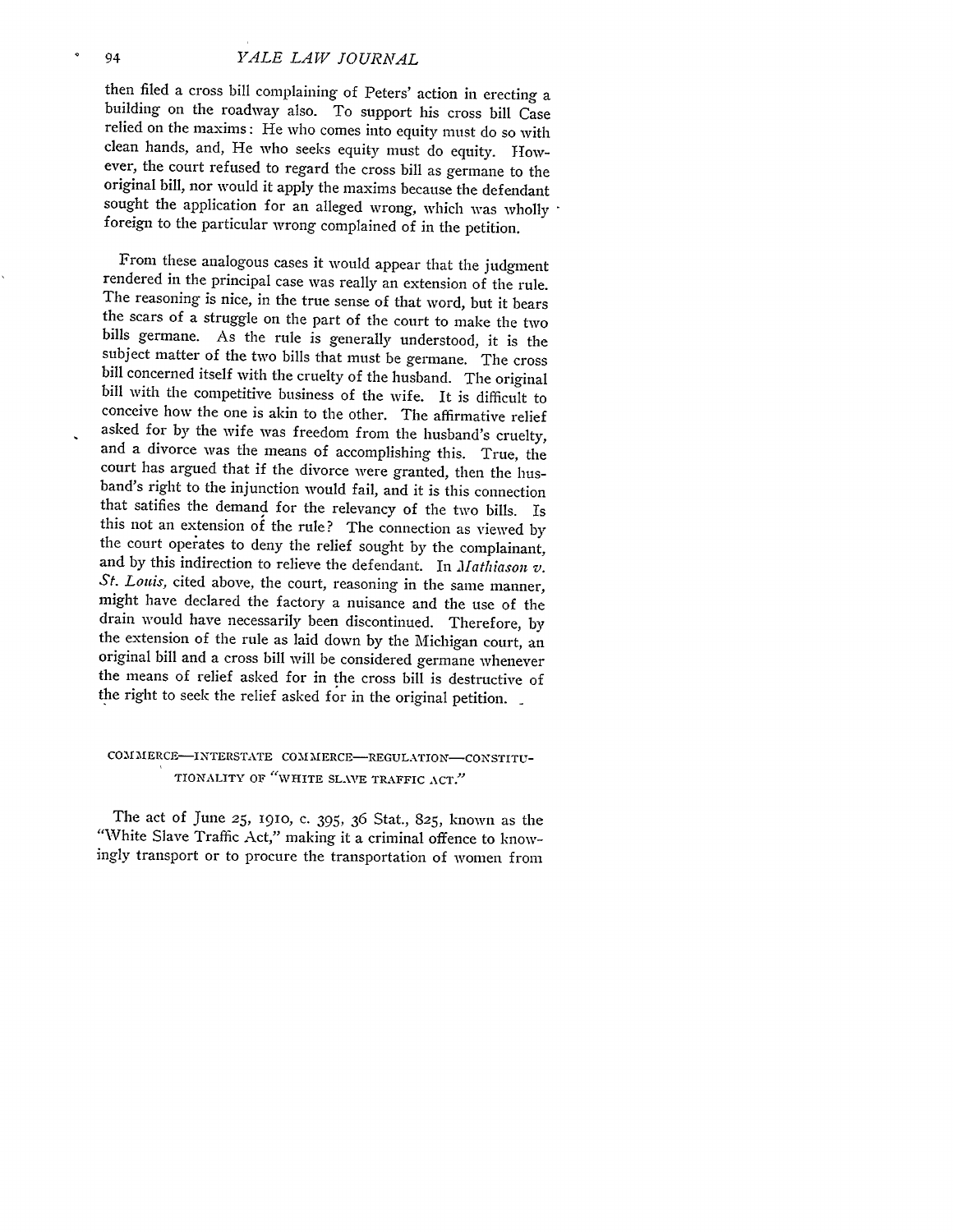### *COMMENTS*

one state into another for immoral purposes, is not unconstitutional as an attempted infringement of the police powers belonging to the states, and is within the powers conferred on Congress by the commerce clause of the Constitution. The case of *United States v. Westinan,* 182 Fed., **1017,** so held.

The constitutionality of this act is sought to be challenged on the ground that it is an unwarrantable attempt on the part of Congress to exercise police powers, which powers, generally speaking, belong to the states. The keeping, harboring and maintenance of a woman wholly within the confines of a single state for purposes of prostitution was held to be a matter for the police regulations of the state and not of the United States. *Keller v. U.* **S.,** 213 **U. S.,** 138. But in the case under discussion the basis of the suit is the act of transportation, or causing to be transported, or aiding or assisting in the transportation **by** the purchase or supplying with tickets therefor, from one state into another; the said transportation being for some unlawful purpose denounced **by** the law.

The meaning of the word "commerce" has from time to time been interpreted to include sales of goods and commodities and intercourse necessary to accomplish the first. *Swift v. United States,* 196 U. S., 375, says, "Commerce is the sale or exchange of commodities, but that which the law looks upon as the body of commerce is not restricted to specific acts of sale or exchange. It includes the intercourse, all the initiatory and intervening acts, instrumentalities and dealings that directly bring about the sale or exchange."

It was said in the *Passenger Cases,* **7** How., 283, "Commerce is defined to be an 'exchange of commodities.' But this definition does not convey the full meaning of the term. It includes navigation and intercourse. That the transportation of passengers is part of commerce is not now an open question." And to the same effect is *Butler Bros.* Shoe *Co. v. U. S. Rubber Co.,* <sup>156</sup> Fed., i, saying, "Importation from one state into another is the indispensable element of interstate commerce and every negotiation, contract, trade and dealing which contemplates and causes such importation, whether it be of goods, persons or information, is a transaction of interstate commerce."